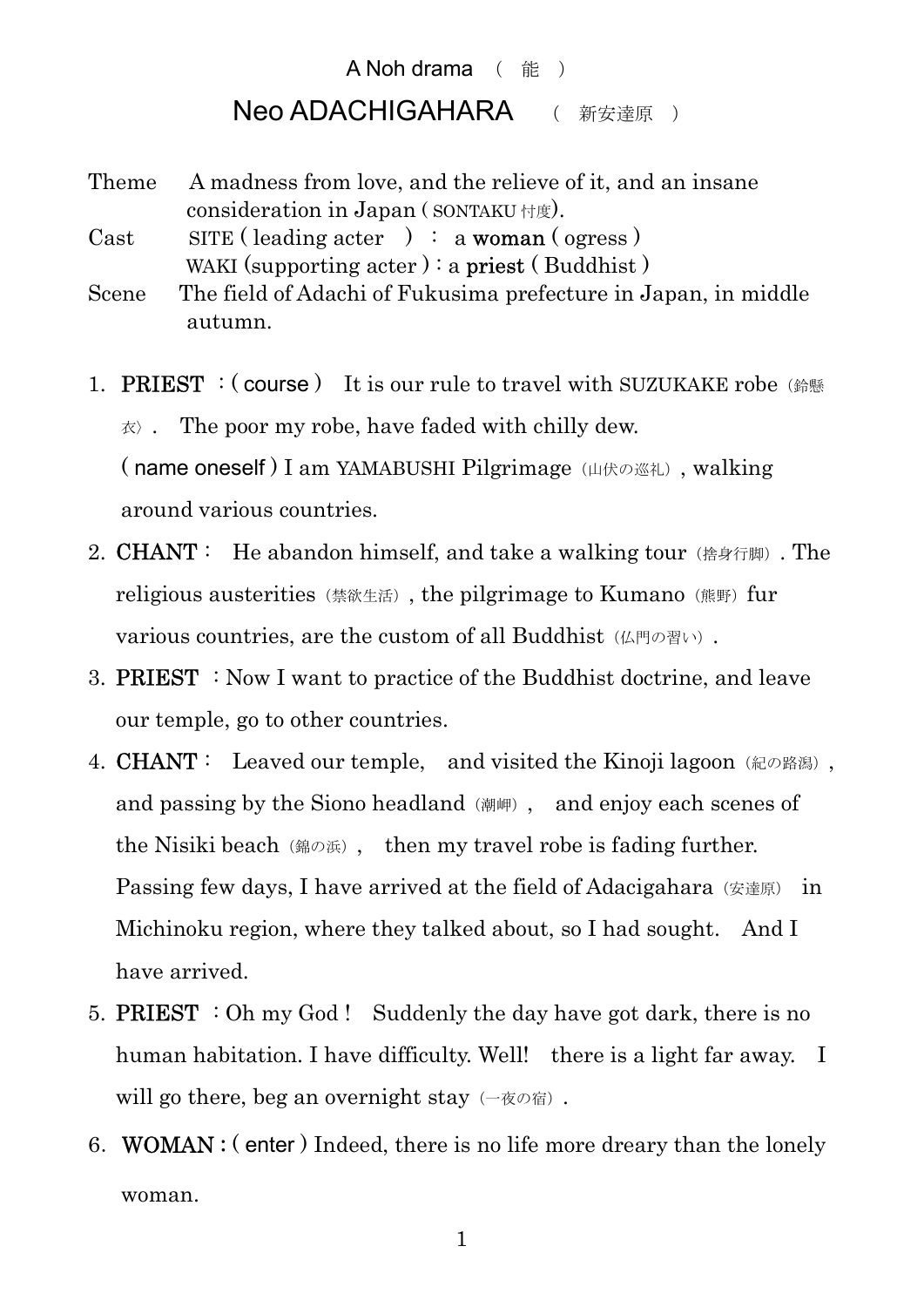- 7. **CHANT** : A chilly autumn had come to her lonely life. A wind in dawn blow, and cool down her physical, but don't calm down her mental. Every day get dark in vain, the nights with modest dream is her reason for living  $(\pm \xi)$ . Is this her fate?
- 8.PRIEST : May I come in ?
- 9.WOMAN : Who is there ?
- 10. **PRIEST** : Here is a traveler, please allow me an overnight stay.
- 11. WOMAN: Sorry, this is a shabby house, so you should not stay even a night.
- 12. **PRIEST** : Oh madam, Could you manage . I am on the strange region, at a loss what to do. I have no shelter from night dew.
- 13.WOMAN : The Place far from town, a cold wind is blowing the pine forest, such humble abode, it is difficult to offer a night lodging.
- 14.PRIEST : Don't worry about hospitality. I only ask a doze in the night, as it were, on a pillow of grass  $(\nexists t x)$ . Now, please allow me a lodging.
- 15. WOMAN : Such a house, though I have lived long time, is gloomy.
- 16. **PRIEST** : I only hope a night lodging, solely cling to the cold door.
- 17. WOMAN : I feel sorry for the figure of begging.
- 18. **CHANT** : At length, She come out, open the door, and tell him that he might stay here. Although the humble straw mats with weeds, that she hesitantly offers him. He lays himself in the mats, for a while, notices his sleeves got wet with dewdrops or teardrops. In the house of grass, with the restless bedding, on the halfway of travel, there are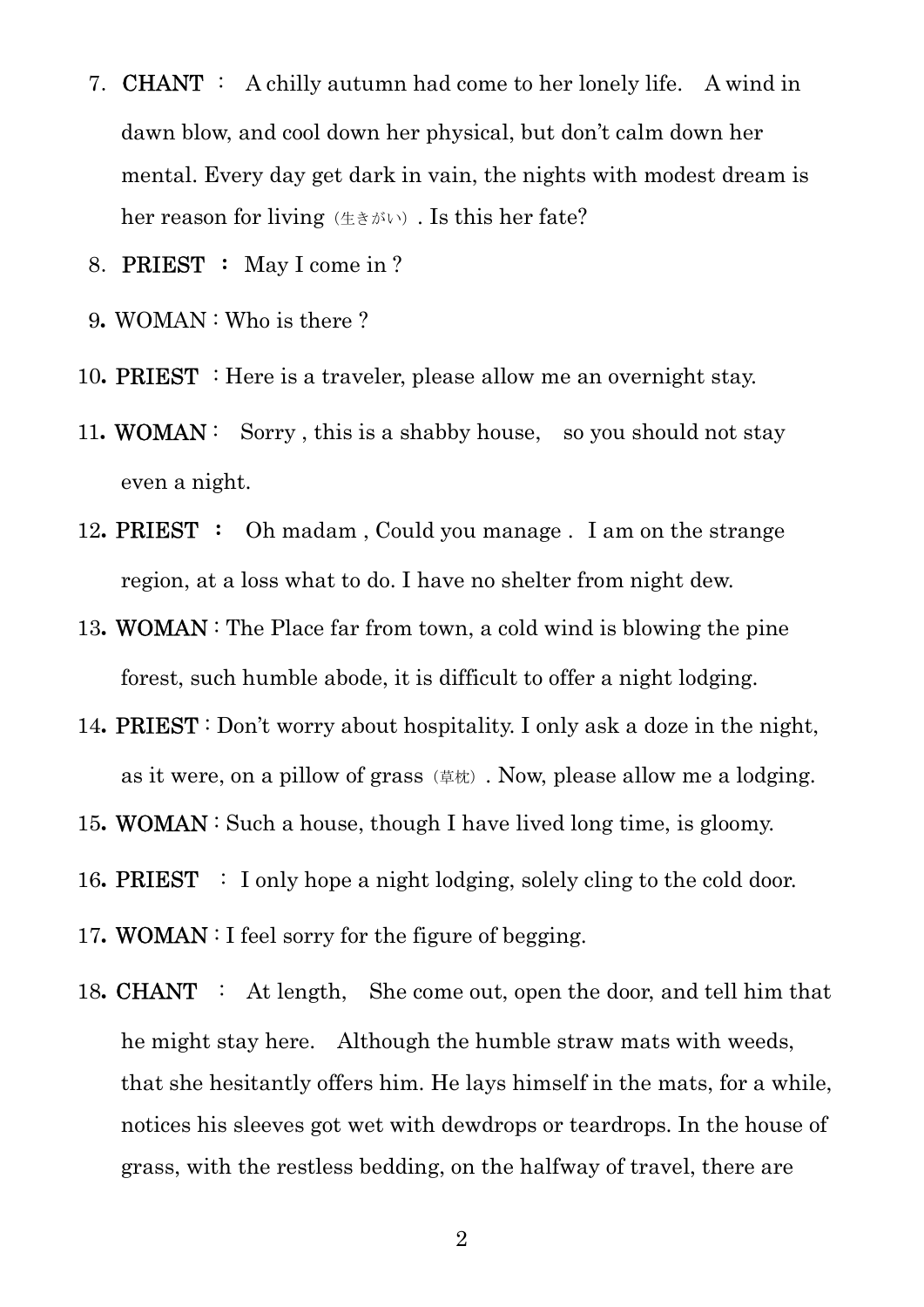gloomy.

19. **PRIEST**: Thank you very much for the tonight lodging.

By the way, that device is a curious for me, what is that?

- 20. WOMAN : Yes, this is a spinning wheel, namely WAKUKASEWA ( $\#$ ); which is the work tool of our humble woman.
- 21. **PRIEST** : I am interested in the dear works, please perform the nightworks, and show me the good skill.
- 22. WOMAN :  $[$  as perform  $]$  I am embarrassed to do my humble work, so melancholy.
- 23. **PRIEST** : The owner of the lodging I stay tonight is merciful. The night has advanced.
- 24. WOMAN : The moonlight come in ,
- 25. **PRIEST** : The grateful abode, sweat or tear is shining, the labor is more divine than the dance in a floral palace.
- 26. **CHANT** : Despite of the gaze of a traveler, she performed it. She is spinning hemps into thread, as if, haul in the glorious old days.
- 27. WOMAN : Not only days but also nights,
- 28. **CHANT** : It is depressive to get along in life.
- 29. WOMAN : Miserable ! Despite be human being, such living with wretched, so I have painful sorrows.
- 30. PRIEST : Please don't mourn for the lost youth. Firstly do you maintain your precious body, then a sprig will come, and flower again **on you.** (69への伏線)
- 31. **CHANT**: In the inhuman world, day in, day out, we are living endlessly, but if our souls head for truth way, without praying, we will be saved by Divine Providence (心だに誠の道にかないなば祈らずとても神や守らむ). Basically, we are only creation of soils, water, fire, wind and so on.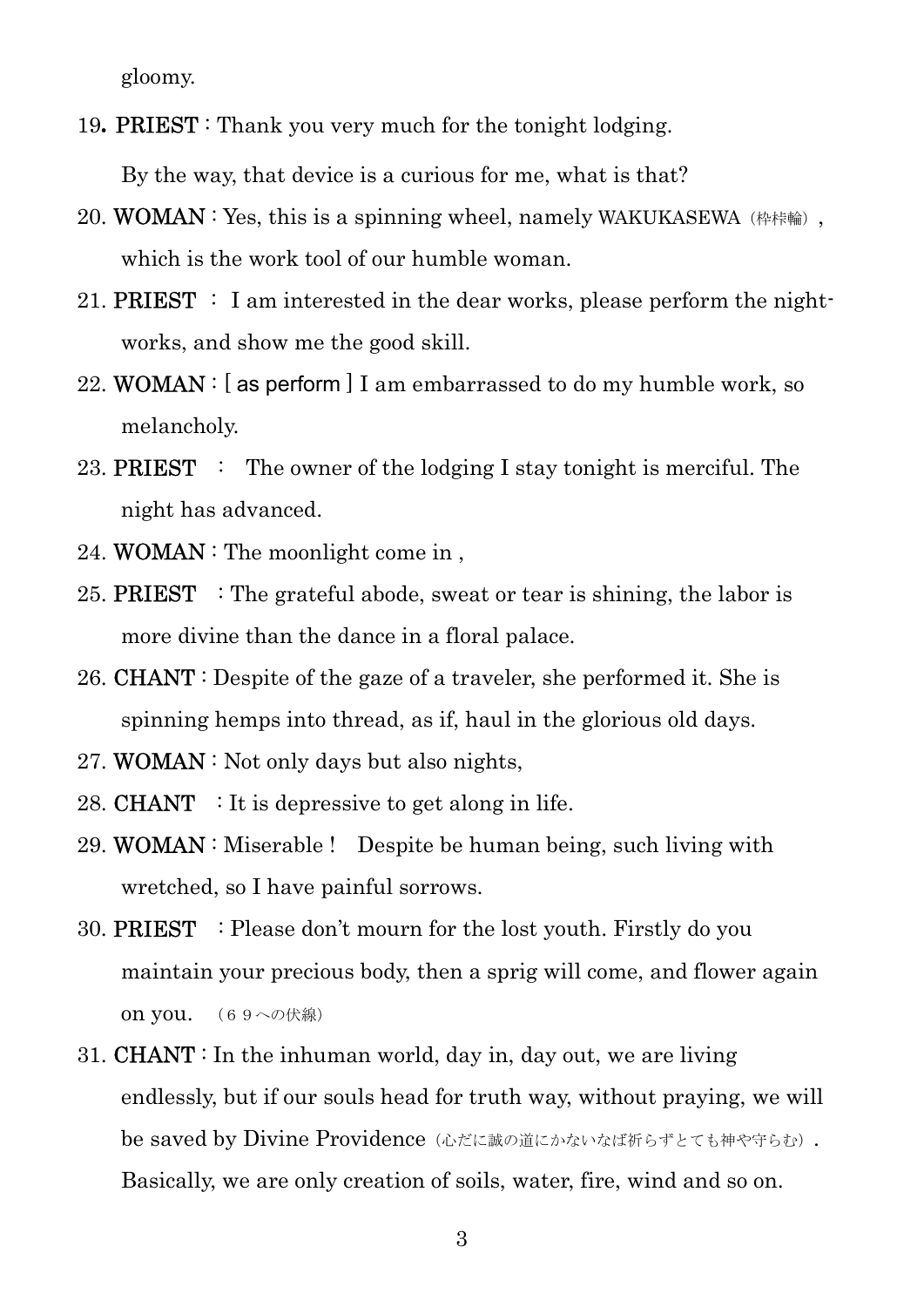Therefore we transmigrate six stages(六道輪廻), the hell, staving, beast, ogre, human, heaven. Now we are human, this is only illusion of a mind, so we repeat life and death, and go around six stage. A young woman with beauty becomes an older with dirty, at length. Why we are attached such transient lives, as a thread clings to a wheel. [sing rhythmical] Speaking of thread, at 5 street in Kyoto (京の五条), who visited to the lady like a moonflower (夕顔の君).

- 32. WOMAN : It is the prince Genji (源氏), he put on a diadem (冠) with threads of ornament (飾り糸).
- 33. CHANT: The AOI mallow festival (葵祭) in Kamo shrine (賀茂神社),
- 34. WOMAN : It is an ox-drawn carriage  $(†\text{E})$ , with ornamental threads.
- 35. CHANT : In spring, like threads, weeping cherry(糸桜) blossoms bloom over.
- 36. PRIEST : Many people had visited.
- 37. **CHANT**: In autumn, like threads, Japanese pampas grass  $(\dagger \dagger \dagger \dagger)$ come into ears (穂).
- 38. WOMAN : I only wait a moon in lonely night.
- 39. CHANT : Now lonely one is spinning thread.
- 40. WOMAN : I am spinning a inanely life.
- 41. **CHANT** : What to do, in the long time. Like a plover  $(\pm \text{e})$  in Akashi (明石市) beach, does she weep all night.
- 42. WOMAN : (She come to herself) By the way, tonight is too cold, I will make a fire, go nearby forest and gather firewood  $(*\ddot{\varepsilon} \ast \ddot{\varepsilon})$ . Wait just a moment.
- 43. PRIEST : Thanks, but I never hope the service. it is in darkness, and you are female.
- 44. WOMAN : Don't worry about my works, which is usual lives.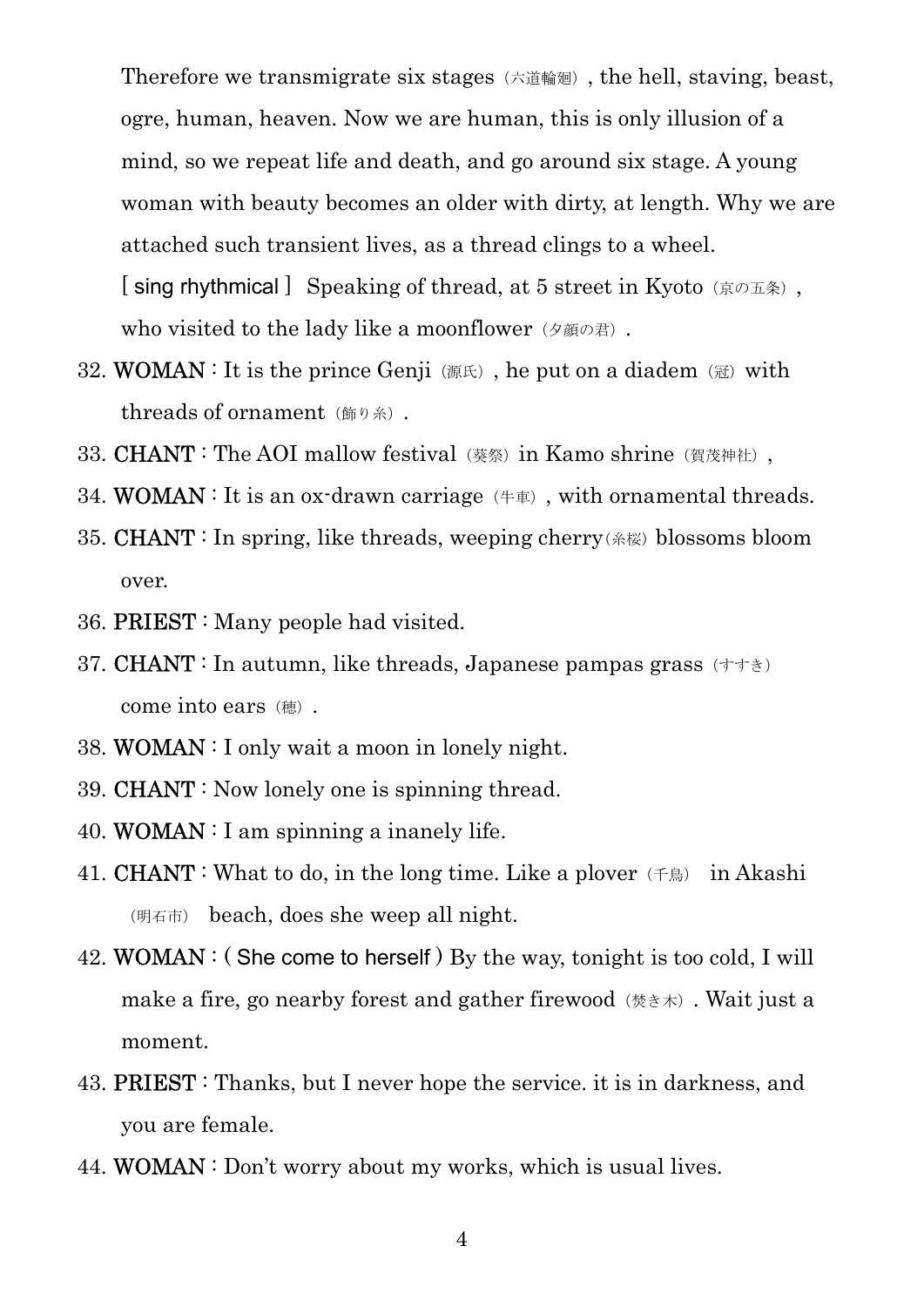- 45. PRIEST : Then I'll wait you. Come back soon.
- 46. WOMAN : Surely. Anyway, please don't open this room, until I come back here
- 47. PRIEST : Understand. I never open the room.
- 48. WOMAN : Thanks ! By no means, you must not peep into the room.
- 49. PRIEST : Very well, I agree to it.
- 50. CHANT : The priest is a hermit of pilgrimage, now he don't bear the lust to peep the woman bedroom. The woman looked a thoughtful person. Why she had enigmatically disappeared, and long time passed. [ a musical accompaniment, an interval ]
- 51. PRIEST : What ? It is mysterious that a nasty smell suddenly hung over.
- 52. CHANT : [ strong and swiftly ] The priest abruptly stand up, and touch the door of the bedroom. Suddenly, the wall has fallen, and horrible corpses ( $\overline{\kappa}$ ) appears. Pity ! the pregnant woman was teared, a baby in the womb was drawn a liver, and festered blood flowed, a bad smell emitted, a rotten meat broken.

Surely! This is the Dark Den  $(\mathbb{R}\overline{\mathbb{R}})$  where the demon lurk in, that is called the field of Adach (安達原).

 $\mid$  The woman appears with a mask of an ogress, and get angry severely  $\mid$ 

- 53. WOMAN : Though you promised so solemn, but have broken. You, namely Koya priest (高野聖), damn ! prepare yourself for the worst (覚 悟せよ).
- 54. CHANT : [ violently ] The flame of a grudge burns in the woman heart, as if the fire of Kanyo Palace (咸陽宮) rising columns of smokes, raging gales and gusts, roaring thunderbolt of heaven. As if an ogre of rainy night opens his mouth wide, and assaults to eat him at a bite. Iiron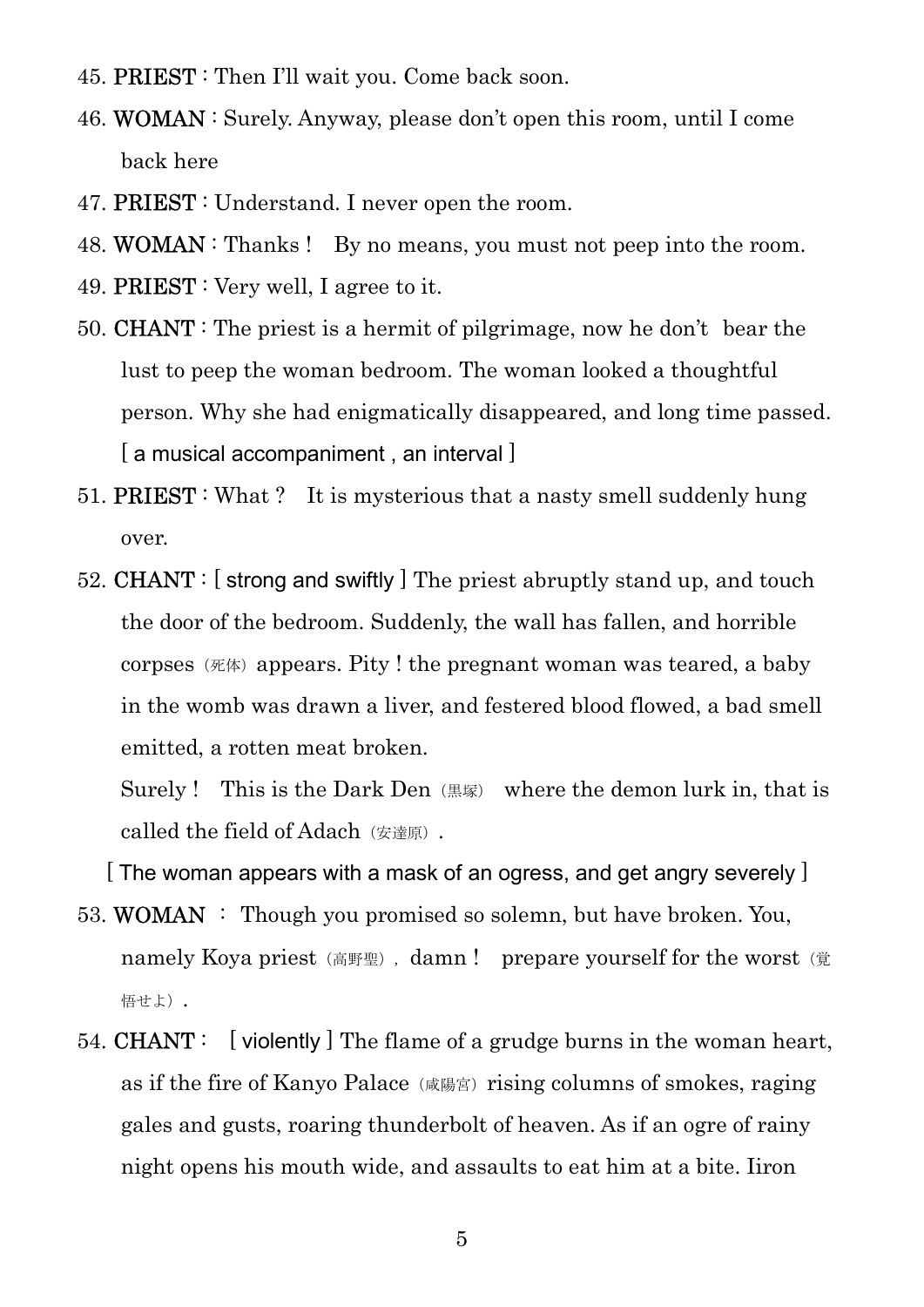stick, she is shaking violently, overwhelms all around.

- 55. PRIEST : [ silent with hands seal (印契), and crouch down ] ………
- 56. WOMAN : [ groan ] Why don't you run away.

- 57. CHANT : Enduring a shame, lend a lodging, perform a spinning, gathering firewood in cold night, to comfort the traveler. Supposing her heart, how can he run away ! as if kicking gravels by back legs. [ recite ] The mind of gathering firewood had warmed the room, more mild than the bonfire.
- 58. PRIEST : Sorry ! I have no ward to apologize you. Tell me, what is this, who are they sleeping here ?
- 59. WOMAN :[ moan ] My daughter and her baby in the womb is here.
- 60. PRIEST : As I had feared !
- 61. CHANT : [ narrate] That is to say, for saving certain princess having an incurable disease, the woman believed a fable of a fortuneteller, far do SONTAK ( $\forall$ ) so to speak a guessing other's feeling. She killed a traveling pregnant woman, to rob a liver in the womb, for making the medicine. However, she found an amulet of pregnant. In fact, the amulet is that she ever gave her daughter, that is, she made sacrifice of her own child to princess, so she couldn't keep sanity.
- 62. WOMAN : It had been fatal.
- 63 PRIEST : Indeed, Heaven might be merciless.
- 64. CHANT : [ powerful ] If Heaven be merciless, only Human should be merciful. Cold a night be, only minds of human should warm a room. Though I can't save the human, then I'd like to live close to the human that Heaven abandoned.

 <sup>[</sup> recite ] Silence, the words of no voice, pricks into my heart, like a moonlight breaks into darkness.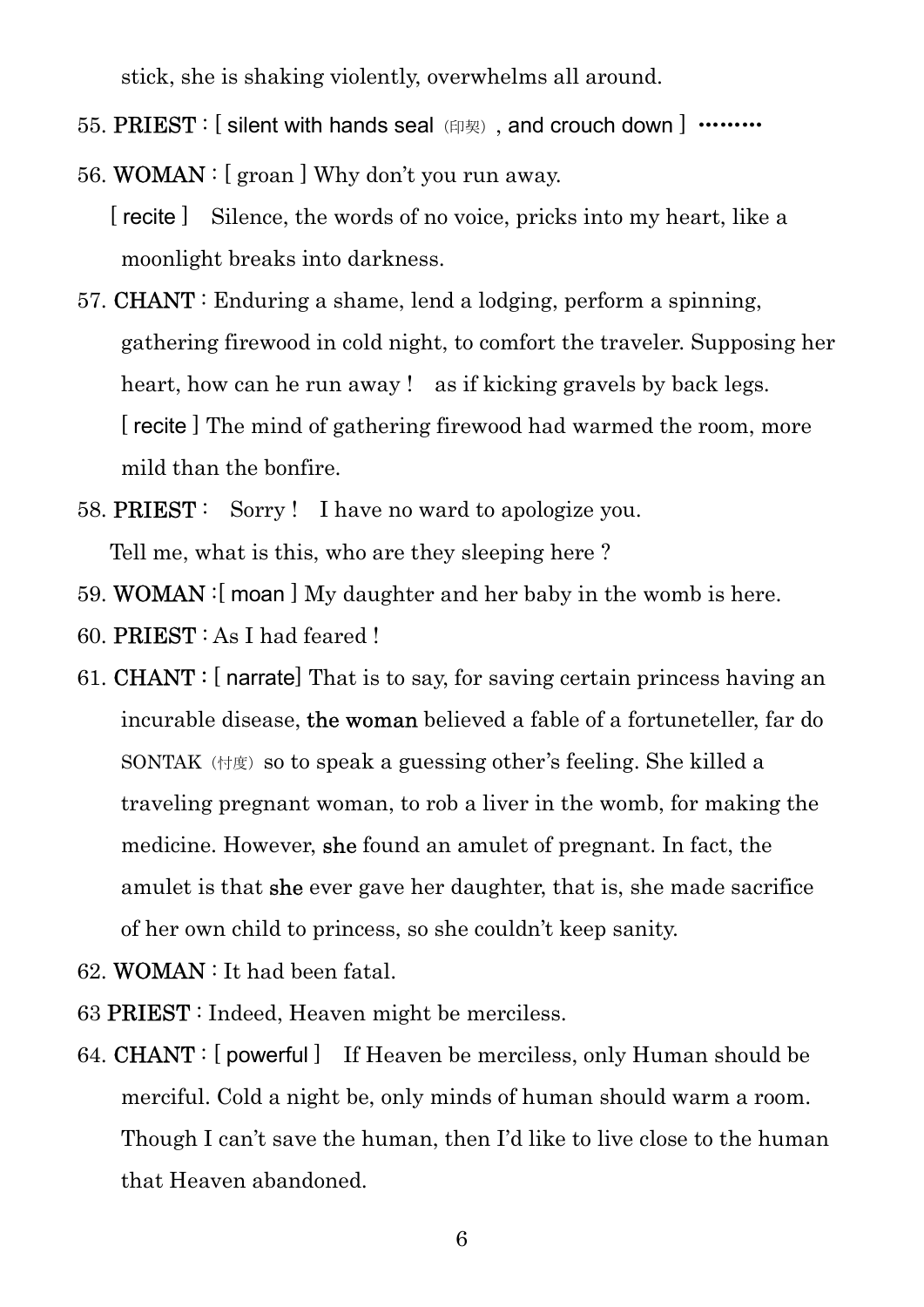[ recite charms of prayer ] Oh! Fudo Myoo(不動明王) the god of fire with flaming sword and rope, please slashes away material attachments and binds up evil lusts.

65. PRIEST : I want to save you, the woman of Adachgahara.

[ play with JUZU(数珠), and chant a spell(呪文)] On korokoro sendari matougi on abiraunken sowaka untaratakanman.(薬師如来と大日如来に祈る)

66. CHANT : He have JUZU prayer, This string bundled up 108 beads that symbolize BONNO (煩悩), namely lust, envy, anger, gluttony and so on. [ recite charms of prayer ] One, look one's body, awake one's senses. One, here one's name, break one's crime. One, listen one' sermon, get great wisdom. One, know one's mind, rest in peace. (不動の本誓の偈文)

[narrate] Long ago, a mother couldn't cry with the death of her poor child, but she cried loudly with the disease of an emperor.

[ song ] The cherry blossoms, Japan is too beautiful. Beyond the glory, a sad soul lurked in the shadow, and be wet with tears.

There is a soul, that be abandon from God and Buddha, and wander around the other world. Here is a human, cherishes a wish (願) in heart, and pilgrim various countries.

- 67. PRIEST : [ powerful ] If I , as a Human, doesn't visit the wander souls, who does ! in the world.
- 68. WOMAN : [ peaceful ] I have visited by the human. Though I was abandoned from God and Buddha. Now, I am aware of mercy in human.
- 69. CHANT : [ song refreshing ] Now bitter night has broken. And heavy fog clear away.

There is no more beautiful than the repented sins.

A wind has blown on Adach field.

The former hermitage has disappeared.